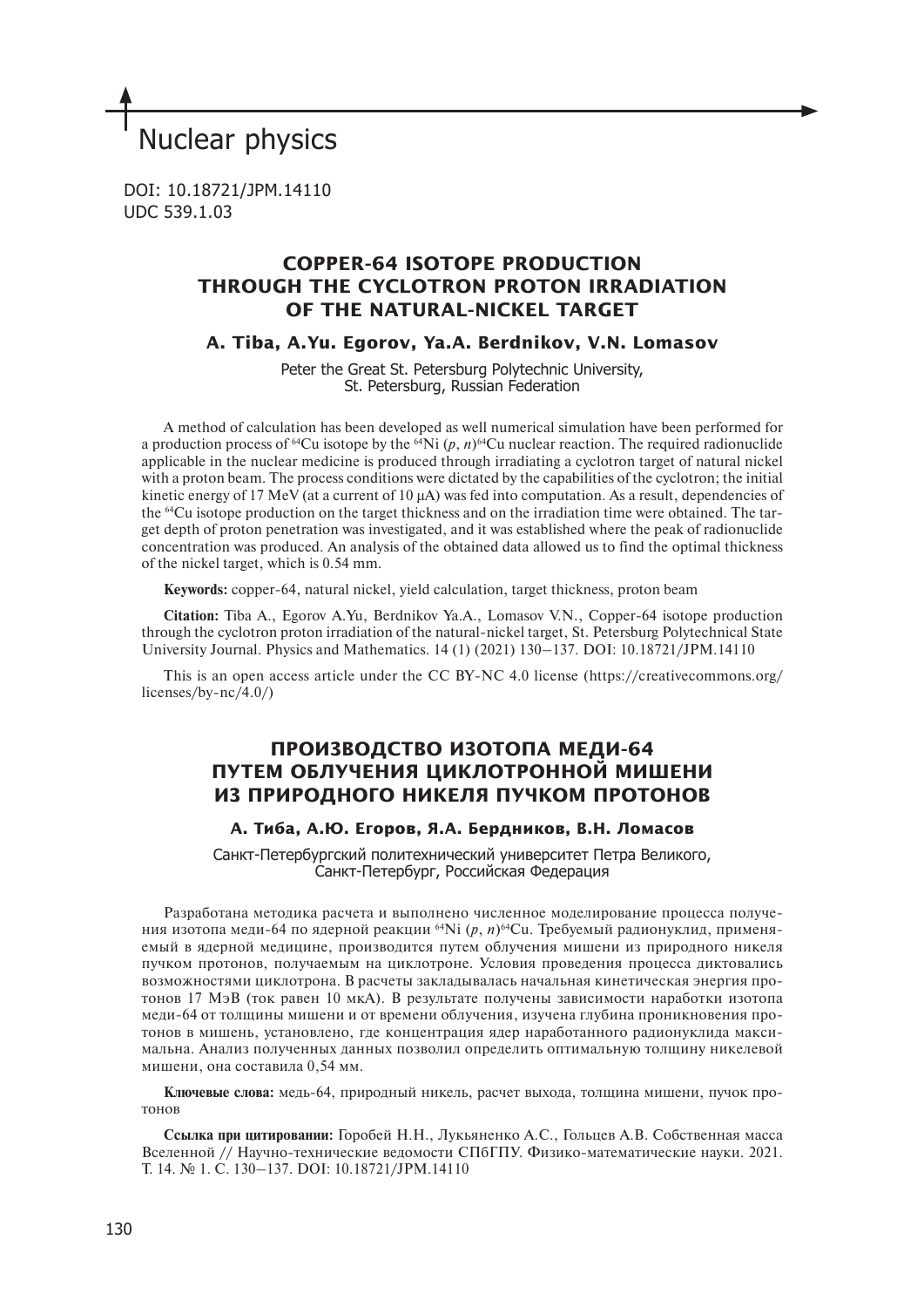Статья открытого доступа, распространяемая по лицензии CC BY-NC 4.0 (https://creativecommons.org/licenses/by-nc/4.0/)

# **Introduction**

As known, radiology and radiation therapy are based on the use of various radiopharmaceuticals containing radioactive isotopes. Among the radionuclides belonging to different elements, Cu-64 isotope is unique due it's capability to emit  $β^{\dagger}$ -,  $β$ <sup>-</sup> particles (their energies equal 0.65 and 0.57 MeV, and their yield values are 17.5 and 38.5%, respectively) and Auger electrons as a result of its radioactive decay. Therefore, this isotope is applicable in both positron emission tomography (PET), as well as in theranostics (theranostics focuses on producing pharmaceuticals which can be simultaneously applied as a means of early diagnosis and as a therapeutic agent) [1, 2]. The isotope's considerable advantages over others lie not only in its chemical properties, but also in its long half-life (12.7 h) allowing simplification of production, transportation and application of Cu-64 labeled radiopharmaceuticals in comparison with those in common use nowadays.

The possibility of reduction of cupric  $Cu^{2+}$  to cuprous  $Cu<sup>+</sup>$  is used in molecular imaging and targeted radiotherapy of hypoxic tissues, including tumors [3, 4].

Clinical trials of 64Cu based pharmaceuticals showed copper uptake only in hypoxic heart and brain cells. Peptides and antibodies radiolabeled with this isotope can also be applied in medical radiology [5–8].

A comparison of 64Cu labeled radiopharmaceuticals and those based on 111In-Octreoscan which is currently in use showed the advantage of the former as a positron-emitter for it allowed imaging even for some unpredicted metastatic growth [9]. Clinical testing of the 64Cu-TETAmab<sub>1</sub>A<sub>3</sub> conjugate (applied in colorectal cancer detection) demonstrated the advantage of PET with <sup>64</sup>Cu over the similarly <sup>111</sup>In labeled conju $gate [10-12]$ .

The 64Cu radionuclide can be produced in reactors by means of capturing either  ${}^{63}Cu(n, \gamma) {}^{64}Cu$ thermal neutrons or  $^{64}Zn$  (*n*, *p*)<sup>64</sup>Cu fast neutrons (*n*, *p* are neutrons and protons, γ are gamma rays).

The isotope can be produced in a cyclotron by the  $^{64}$ Ni  $(p, n)$ <sup>64</sup>Cu nuclear reaction [13].

However, the 64Cu production yield in reactors is low, while their radionuclidic purity is often unsatisfactory [13]. Therefore, the use of cyclotrons in the 64Cu production becomes necessary since they support charged particles induced reactions. Both natural and enriched (by 99.6%) nickel can serve as a target for the <sup>64</sup>Cu production in cyclotrons.

The purpose of this article is to develop a method of calculation, and the corresponding algorithm and program, as well as to conduct a numerical simulation of the <sup>64</sup>Cu production by means of irradiating a natural nickel target with a proton beam.

Numerical parameters of the model were determined by the characteristics of the MGC-20 cyclotron located in Peter the Great St. Petersburg Polytechnic University: proton energy of 17 MeV at a current of 10 µA. The numerical simulation allowed us to determine the optimal target thickness for the maximum yield of the desired isotope.

#### **Method of calculation**

As it was noted before, for the <sup>64</sup>Cu production, we used a proton beam with the initial energy of 17 MeV (current of 10  $\mu$ A). A natural <sup>64</sup>Ni isotopic mixture (the percentage of 64Ni isotope in the natural nickel amounts to 0.926%) serves as the target.

The computations allow for proton energy losses due to excitation and ionization resulting from the passage through of the target substance [14]:

$$
\left\langle -\frac{dE}{dx} \right\rangle =
$$
  
=  $\frac{Kz^2 Z \rho}{A\beta^2} \left[ \frac{1}{2} \ln \left( \frac{2m_e c^2 \beta^2 \gamma^2 W_{\text{max}}}{I^2} \right) - \left( \frac{1}{2} \right) \right]$   
- $\beta^2 - \frac{\delta(\beta_\gamma)}{2} \left[ \frac{1}{2} \right],$  (1)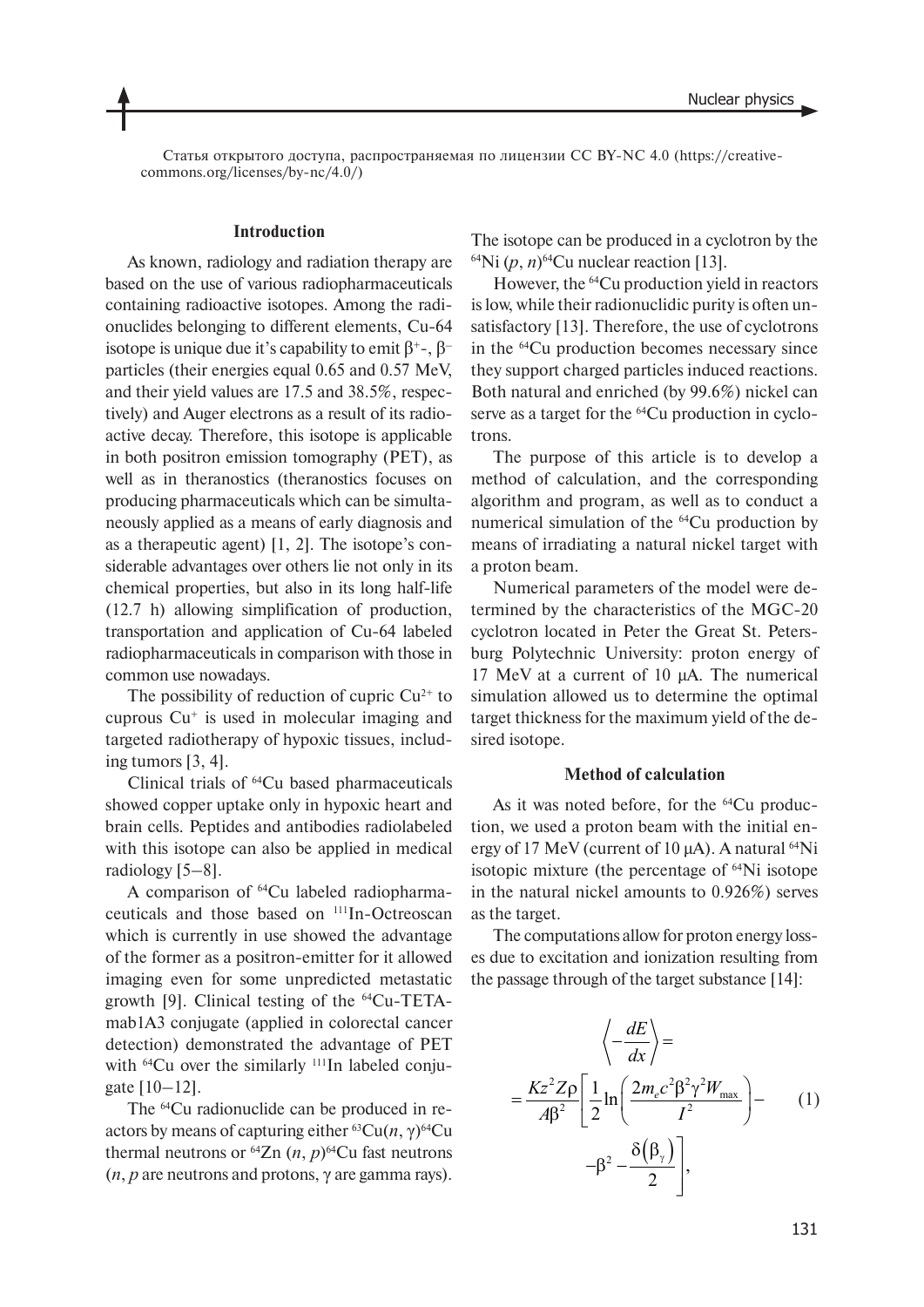where  $-dE/dx$ , MeV/cm, are specific ionization losses (*x* is the depth of proton penetration); *z*, *Z* are charge numbers of the projectile particle and the target respectively; *A*, g /mol, is atomic mass;  $\rho$ ,  $g/cm^3$ , is the target density;  $m_e$ , g, electron mass; *c*, cm/s, – the speed of light; β is a ratio of the projectile particle velocity to the speed of light (β = *v*/*c*); γ is the Lorentz factor;  $W_{\text{max}}$ , MeV, is maximum energy transfer in a unit collision; *I*, eV, is mean ionization potential;  $\delta$ (βγ) is a correction factor allowing for the influence of the target density on the ionization potential.

The *K* coefficient is calculated by the formula

$$
K = 4\pi N_A r_e^2 m_e c^2 = 0.307 \,\text{MeV/mol},
$$

where  $N_A$  is the Avogadro constant;  $r_e$ , cm, is the classical electron radius.

The maximum energy transfer is expressed as

$$
W_{\text{max}} = \frac{2m_e c^2 \beta^2 \gamma^2}{\left[1 + \frac{2\gamma m_e}{M} + \left(\frac{m_e}{M}\right)^2\right]},
$$

where *M*, g, is the mass of the projectile particle.

The Ni mean ionization potential is equal to (just as for other elements)  $I = 311 \pm 10$  eV [15].

We should note that in a nonrelativistic case  $β<sup>2</sup> << 1$ ; furthermore, a proton ( $z = 1, M >> m<sub>e</sub>$ ) is the projectile particle, the energy loss occurs at all Ni isotope electron shells in natural nickel, i.e.,  $\rho = \rho_{Ni} = 8.908 \text{ g/cm}^3$ ;  $A = \langle A \rangle = 58.6934 \text{ g/mol}$ . Then, Eq. (1) is simplified:

$$
\left\langle -\frac{dE}{dx} \right\rangle = \left( \frac{KZ\rho}{A\beta^2} \right) \ln \left[ \frac{2m_e c^2 \beta^2}{I} \right].
$$
 (2)

The solution to Eq. (2) gives a dependence  $E(x)$  of the mean proton energy on the depth of proton penetration.

The Cu<sup>64</sup> isotope is produced by means of the  $Ni<sup>64</sup>$  (*p*, *n*) Cu<sup>64</sup> reaction. Energy dependence of this reaction cross section σ(*E*) was measured in many experiments. This article used the results of the combined data presented in paper [16].

Using the solution to Eq. (2), let us determine the dependence of the reaction cross section on the depth of proton penetration  $\sigma(x)$ . The Cu<sup>64</sup> production at different depths of target penetration is then determined by the formula:

$$
\frac{dN_{\text{Cu64}}}{dx} = \left(\frac{Jn_{\text{Ni64}}}{\lambda e}\right) \times \left(1 - \exp\left(-t\lambda_{\text{rad}}\right)\right) \sigma(x),\tag{3}
$$

where  $N_{\text{Cu64}}$  is the number of <sup>64</sup>Cu isotope nuclides;  $J$ , A, is the cyclotron current;  $n_{Nif4}$  is <sup>64</sup>Ni nuclides concentration in the natural nickel; λ is the 64Cu decay constant; *e*, C, is the electron charge; *t rad*, s, is the time of the target irradiation.

By integrating Eq. (3) from zero to the target thickness τ, we obtain a distribution of the  $^{64}$ Cu production with respect to the isotope penetration:

$$
N_{\text{Cu64}}\left(\tau,t_{\text{rad}}\right) = \int_{0}^{\tau} dx \left\{\frac{dN_{\text{Cu64}}}{dx}\right\},\tag{4}
$$

In this case, we can disregard a decrease in intensity of the proton beam with the increasing of the target depth, as well other processes resulting in proton loss. The obtained formula does not consider the cooling time of the target which can be allowed for by multiplying it by an exponential factor of the exp(–λ*t cool*) form. It can be seen from Eq. (3) that at  $t_{rad} \approx 3/\lambda$ , there is no point in any further irradiation as the accumulation curve reaches a plateau.

Such a behavior of the dependence is due to a gradual appearance of commensurability of the isotope production and its decay rates. However, the value of  $1/\lambda$  for <sup>64</sup>Cu equals to 18.3 h, which significantly exceeds the real time of irradiation. At *t rad* << 1/λ the factor

$$
\left[1-\exp\left(-\lambda t_{\text{rad}}\right)\right]/\lambda \approx t_{\text{rad}},
$$

i.e., the production is proportional to time.

#### **Results of the used method and discussion**

The solution to Eq. (2) is presented in Fig. 1,*a* for the protons of the initial kinetic en-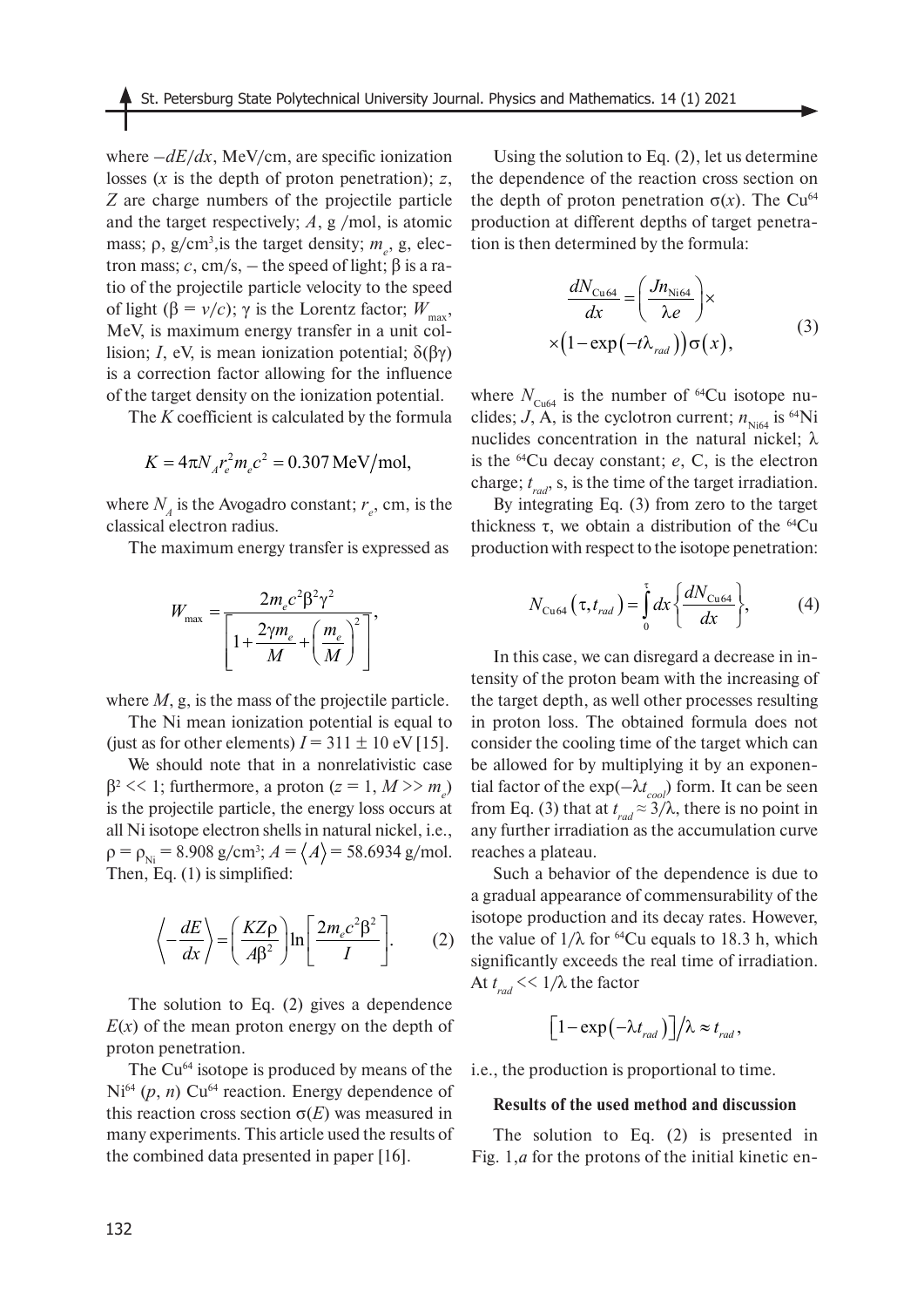

Fig. 1. Proton energy distribution throughout the depth of the natural nickel target (solution to Eq. (2)) (*a*) and dependence of the <sup>64</sup>Ni( $p, n$ )<sup>64</sup>Cu reaction cross section on the proton energy (*b*) and on the target depth (*c*). Initial kinetic proton energy is 17 MeV; in Fig. *b*) and *с*), the lines show the "cross section" curves behavior, while the bands correspond to the cross section error [16]



Fig. 2. Ionization loss distribution of 64Cu nuclides throughout the depth of target penetration (*a*) and dependencies of the number of the produced nuclides on the target thickness (*b*) for different irradiation intervals, h: 0.5 (*1*), 1.0 (*2*), 1.5 (*3*), 2.0 (*4*). The lines show the dependencies curves, while the bands correspond to their error (connected with the reaction cross section errors)

ergy of 17 MeV and the natural nickel target. We can see that the protons lose all of their energy at the 0.56 mm target depth.

Fig. 1,*b* shows the result of interpolating the reaction cross section (3), obtained in paper [16]. By processing this dependence and using the solution of Eq. (2) we found a dependence of the cross section on the target depth (Fig. 1,*с*). It is clear that the cross section is maximal at the proton energy of approximately 10 MeV, which is reached at the depth of around 0.32 mm. At the same depth, we also observe the peak concentration of the produced 64Cu radionuclides.

Fig. 2,*a* shows the computational results of 64Cu number distribution throughout the depth for various irradiation intervals (we took a range

from 0.5 to 2 h, see Eq. (3)). Fig. 2,*b* presents the results of integrating dependence (4) with respect to the target thickness  $\tau$  for the same irradiation intervals.

Fig. 3 shows the results of computing the number of the produced 64Cu nuclides depending on two irradiation intervals (5 and 50 h) for four values of the target thickness. We can see that for the 5 h irradiation interval the number of the produced nuclides grows in a linear manner and with a fair degree of accuracy, while for the longer period of time the growth levels off after the saturation point.

An analysis of the obtained data allows us to conclude that the peak 64Сu production is achieved at the target thickness of  $0.545 \pm 0.006$  mm. The error is primarily due to the equivocation arising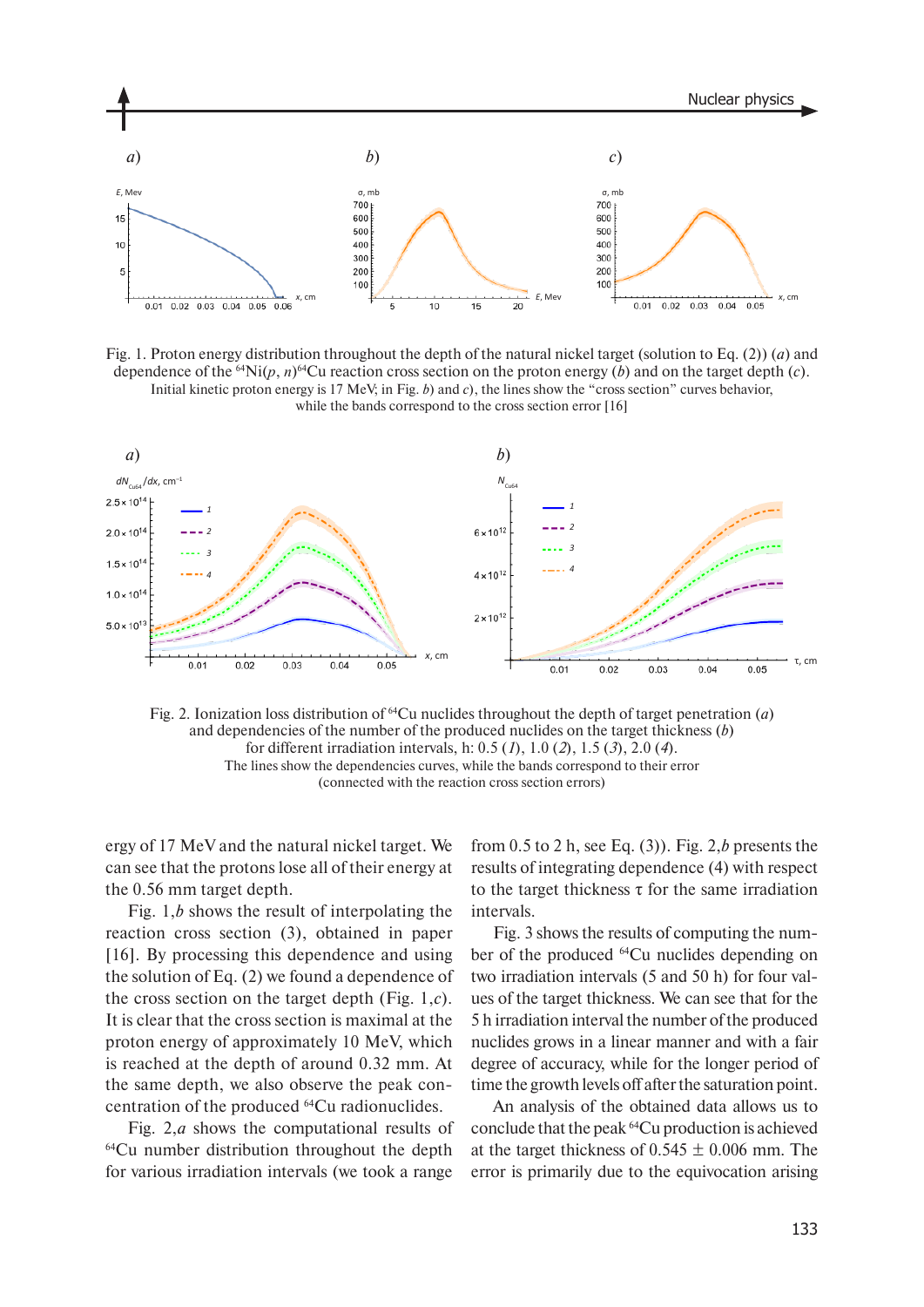

Fig. 3. Dynamics of the number of accumulated <sup>64</sup>Cu nuclides in 5 h (*a*) and 50 h (*b*) of irradiating the target of different thickness τ, mm: 0.2 (*1*), 0.3 (*2*), 0.4 (*3*), 0.5 (*4*). The lines show the dependencies curves, while the bands correspond to their error (connected with the reaction cross section errors)

from measuring the cross section  $\sigma(E)$  [16] at the reaction energy threshold of 2.5 MeV (we allowed for the equivocation from using the simplified Eq. (2) instead of the complete Eq. (1)). Any further increase of the target thickness should not lead to an increase in the production as at greater thickness values the mean proton energy falls below the reaction energy threshold. The peak <sup>64</sup>Cu nuclide concentration lies at the target depth from 0.20 to 0.49 mm.

Thus, we can consider the identified target thickness value, i.e.  $0.545 \pm 0.006$  mm, optimal for the maximum production number of the 64Cu isotope.

## **Conclusion**

This article developed a design procedure and numerical simulation of a production process for 64Cu isotope important for application in the nuclear medicine. Th process of the 64Cu isotope through irradiating a target of natural nickel with a proton beam obtained in a cyclotron. The initial kinetic energy of protons was 17 MeV at a current of 10 µA.

By means of computations we obtained dependencies of the 64Cu isotope production on the target thickness and on the time of irradiation. We identified the depth of target penetration at which the nuclide concentration of the produced isotope reaches its peak.

As a result of the conducted simulation of the process, we found the optimal target thickness, which is 0.54 mm, to produce the maximum number of the 64Cu isotope. The obtained result is essential for diagnostics and therapy of various diseases applied in nuclear medicine.

## **REFERENCES**

1. **Fujibayashi Y., Taniuchi H., Wada K., et al.,**  Differential mechanism of retention of Cu-pyruvaldehyde-bis(N4-methylthiosemicarbazone) (Cu-PTSM) by brain and tumor: A novel radiopharmaceutical for positron emission tomography imaging, Annals of Nuclear Medicine. 9 (1) (1995)  $1 - 5$ .

2. **Philpott G.W., Schwarz S.W., Anderson C.J., et al.,** Radioimmuno PET: Detection of colorectal carcinoma with positron-emitting copper-64-labeled monoclonal antibody, Journal of Nuclear Medicine. 36 (10) (1995) 1818–1824.

3. **Blower P.J, Lewis J.S., Zweit J.,** Copper radionuclides and radiopharmaceuticals in nuclear medicine, Nuclear Medicine and Biology. 23 (8) (1996) 957–980.

4. **Bass L.A., Wang M., Welch M.J., Anderson C.J.,** In vivo transchelation of copper-64 from TE-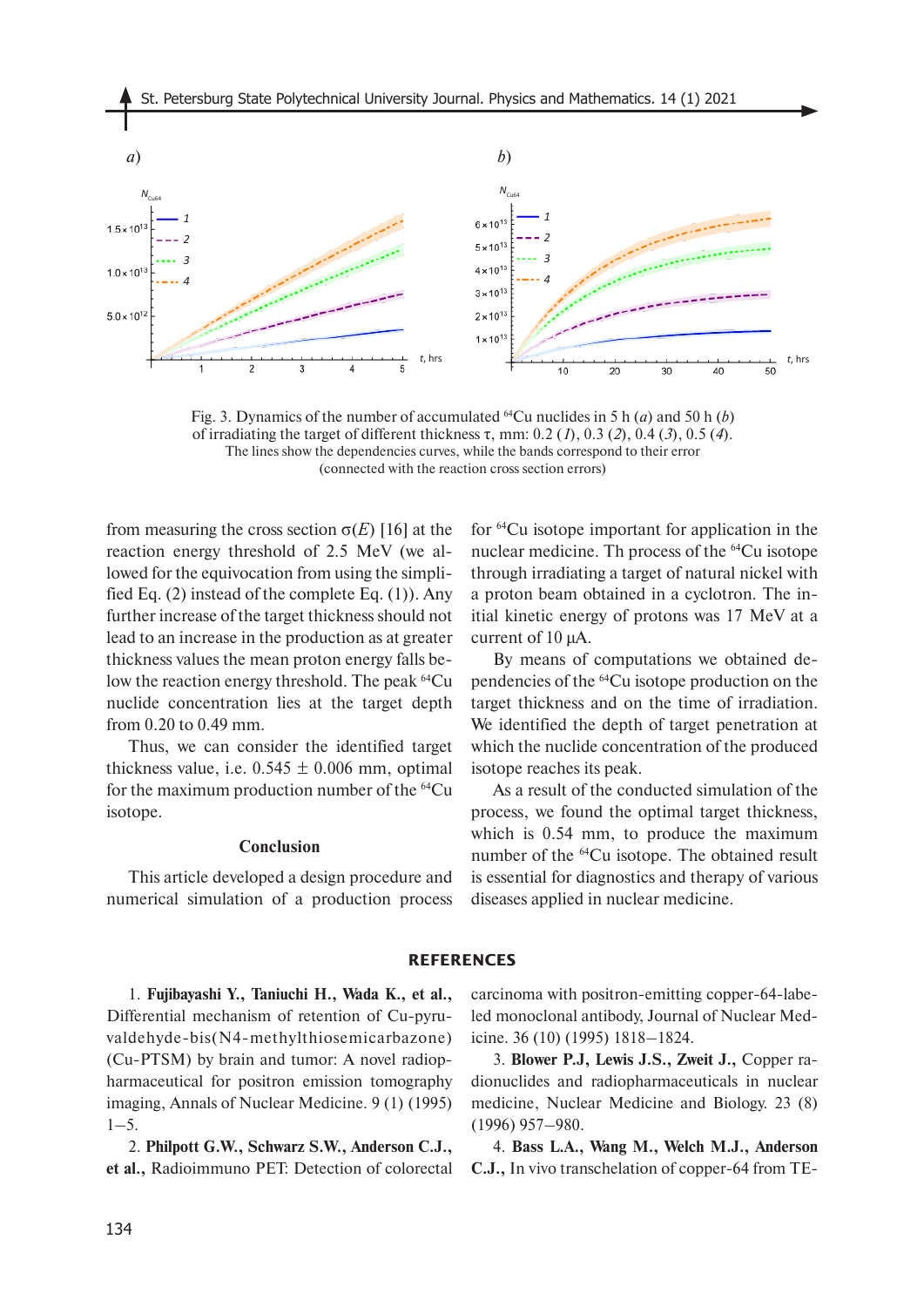TA-octreotide to superoxide dismutase in rat liver, Bioconjugate Chem. 11 (4) (2000) 527–532.

5. **Sprague J.E., Peng Y., Sun X., et al.,** Preparation and biological evaluation of copper-64-labeled tyr3-octreotate using a cross-bridged macrocyclic chelator, Clinical Cancer Research. 10 (24) (2004) 8674–8682.

6. **Oh M., Tanaka T., Kobayashi M., et al.,** Radio-copper-labeled Cu-ATSM: an indicator of quiescent but clonogenic cells under mild hypoxia in a Lewis lung carcinoma model, Nuclear Medicine and Biology. 36 (4) (2009) 419–426.

7. **Boswell C.A., Regino C.A.S., Baidoo K.E., et al.,** A novel side-bridged hybrid phosphonate/acetate pendant cyclam: Synthesis, characterization, and 64Cu small animal PET imaging, Bioorganic & Medicinal Chemistry. 17 (2) (2009) 548–552.

8. **Holland J.P., Ferdani R., Anderson C.J., Lewis J.S.,** Copper-64 radiopharmaceuticals for oncologic imaging, PET Clinics. 4 (1) (2009) 49–67.

9. **Hoffman T.J., Smith C.J.,** True radiotracers: Cu-64 targeting vectors based upon bombesin peptide, Nuclear Medicine and Biology. 36 (6) (2009) 579–585.

10. **Kiani S., Staples R.J., Treves S.T., Packard A.B.,** Synthesis and characterization of a tetramethyl furanone functionalized diiminedioxime, a potential ligand for 64Cu radiopharmaceuticals, and its copper(II) and nickel(II) complexes, Polyhedron. 28 (4) (2009) 775–785.

11. **Matarrese M., Bedeschi P., Scardaoni R., et al.,** Automated production of copper radioisotopes and preparation of high specific activity [64Cu]Cu-ATSM for PET studies, Applied Radiation and Isotopes. 68 (1) (2010) 5–13.

12. **Pfeifer A., Knigge U., Mortensen J., et al.,**  Clinical PET of neuroendocrine tumors using 64Cu-DOTATATE: First-in-humans study, Journal of Nuclear Medicine. 53 (8) (2012) 1207–1215.

13. **Zweit J., Smith A.M., Downey S., Sharma H.L.,** Excitation functions for deuteron induced reactions in natural nickel: Production of no-carrier-added 64Cu from enriched 64Ni targets for positron emission tomography, International Journal of Radiation Applications and Instrumentation, Part A. Applied Radiation and Isotopes. 42 (2) (1991) 193–197.

14. **Tanabashi M., Hagiwara K., Hikasa K., et al.,** (Particle Data Group), Review of particle physics, Physical Review, D. 98 (3) (2018) 030001.

15. **Seltzer S.M., Berger M.J.,** Evaluation of the collision stopping power of elements and compounds for electrons and positrons, The International Journal of Applied Radiation and Isotopes. 33 (11) (1982) 1189–1218.

16. **Aslam M.N., Sudár S., Hussain M., et al.,**  Charged particle induced reaction cross section data for production of the emerging medically important positron emitter <sup>64</sup>Cu: A comprehensive evaluation, Radiochimica Acta. 97 (12) (2009) 669–686.

*Received 19.10.2020, accepted 09.02.2021.*

# **THE AUTHORS**

### **TIBA Ali**

*Peter the Great St. Petersburg Polytechnic University* 29 Politechnicheskaya St., St. Petersburg, 195251, Russian Federation alitiba1991@gmail.com

#### **EGOROV Anatoliy Yu.**

*Peter the Great St. Petersburg Polytechnic University* 29 Politechnicheskaya St., St. Petersburg, 195251, Russian Federation egorov.a@spbstu.ru

#### **BERDNIKOV Yaroslav A.**

*Peter the Great St. Petersburg Polytechnic University* 29 Politechnicheskaya St., St. Petersburg, 195251, Russian Federation berdnikov@spbstu.ru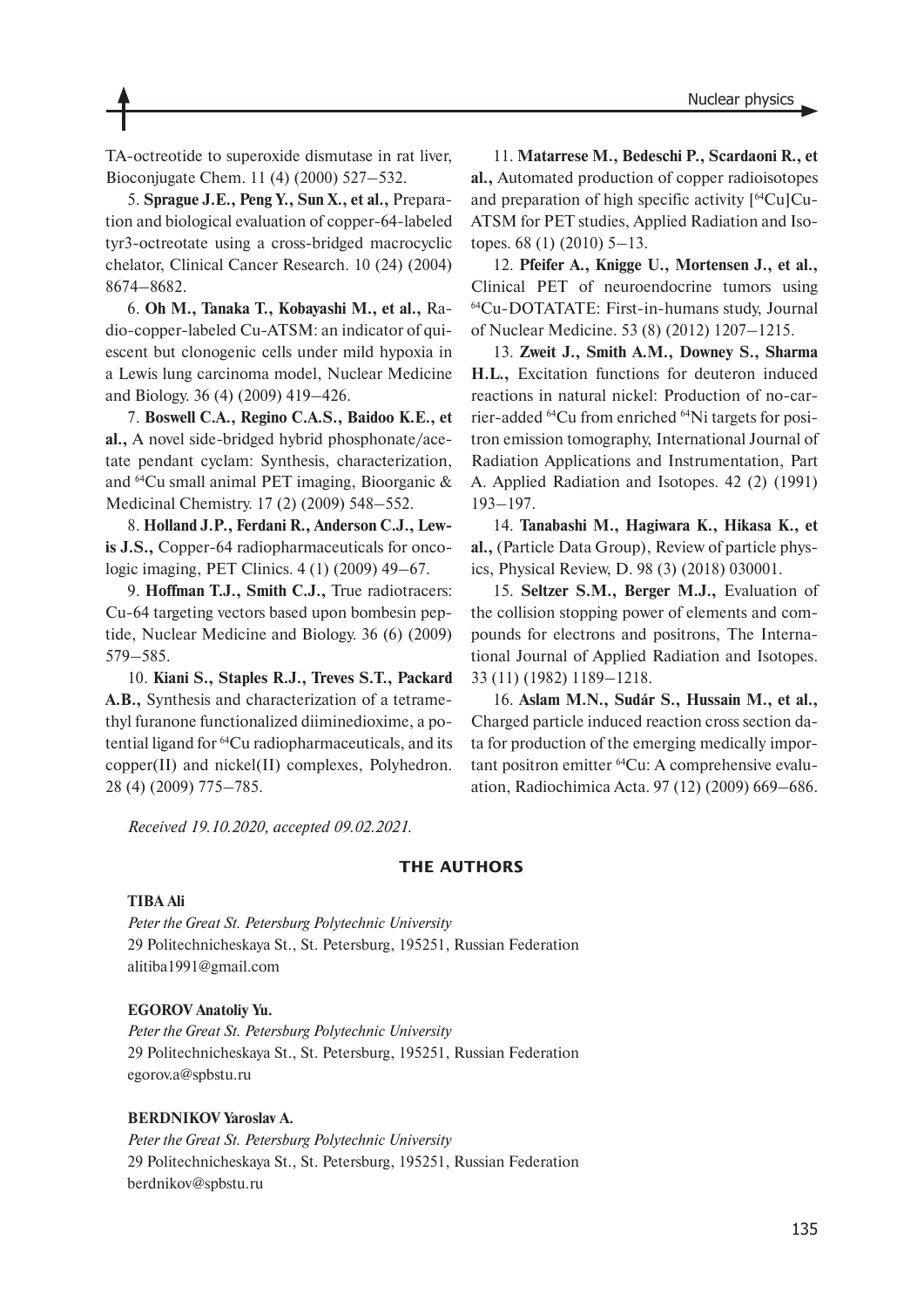#### **LOMASOV Vladimir N.**

*Peter the Great St. Petersburg Polytechnic University* 29 Politechnicheskaya St., St. Petersburg, 195251, Russian Federation lomasov\_vn@spbstu.ru

#### **СПИСОК ЛИТЕРАТУРЫ**

1. **Fujibayashi Y., Taniuchi H., Wada K., Yonekur Y., Konishi J., Yokoyama A.** Differential mechanism of retention of Cu-pyruvaldehyde-bis(N4-methylthiosemicarbazone) (Cu-PTSM) by brain and tumor: A novel radiopharmaceutical for positron emission tomography imaging // Annals of Nuclear Medicine. 1995. Vol. 9. No. 1. Pp. 1–5.

2. **Philpott G.W., Schwarz S.W., Anderson C.J., Dehdashti F., Connett J.M., Zinn K., Meares C.F., Cutler P.D., Welsh M.J., Siegel B.A.** Radioimmuno PET: Detection of colorectal carcinoma with positron-emitting copper-64-labeled monoclonal antibody // Journal of Nuclear Medicine. 1995. Vol. 36. No. 10. Pp. 1818–1824.

3. **Blower P.J, Lewis J.S., Zweit J.** Copper radionuclides and radiopharmaceuticals in nuclear medicine // Nuclear Medicine and Biology 1996. Vol. 23. No 8. Pp. 957–980.

4. **Bass L.A., Wang M., Welch M.J., Anderson C.J.** In vivo transchelation of copper-64 from TE-TA-octreotide to superoxide dismutase in rat liver // Bioconjugate Chemistry. 2000. Vol. 11. No. 4. Pp. 527–532.

5. **Sprague J.E., Peng Y., Sun X., Weisman G.R., Wong E.H., Achilefu S., Anderson C.J.** Preparation and biological evaluation of copper-64-labeled tyr3-octreotate using a cross-bridged macrocyclic chelator // Clinical Cancer Research. 2004. Vol. 10. No. 24. Pp. 8674–8682.

6. **Oh M., Tanaka T., Kobayashi M., Furukawa T., Mori T., Kudo T., Fujieda S., Fujibayashi Y.** Radio-copper-labeled Cu-ATSM: an indicator of quiescent but clonogenic cells under mild hypoxia in a Lewis lung carcinoma model // Nuclear Medicine and Biology. 2009. Vol. 36. No. 4. Pp. 419–426.

7. **Boswell C.A., Regino C.A.S., Baidoo K.E., Wong K.J., Milenic D.E., Kelley J.A., Lai C.C., Brechbiel M.W.** A novel side-bridged hybrid phosphonate/acetate pendant cyclam: Synthesis, characterization, and 64Cu small animal PET imaging // Bioorganic & Medicinal Chemistry. 2009. Vol. 17. No. 2. Pp. 548–552.

8. **Holland J.P., Ferdani R., Anderson C.J., Lewis J.S.** Copper-64 radiopharmaceuticals for oncologic imaging // PET Clinics. 2009. Vol. 4. No. 1. Pp. 49–67.

9. **Hoffman T.J., Smith C.J.** True radiotracers: Cu-64 targeting vectors based upon bombesin peptide // Nuclear Medicine and Biology. 2009. Vol. 36. No. 6. Pp. 579–585.

10. **Kiani S., Staples R.J., Treves S.T., Packard A.B.** Synthesis and characterization of a tetramethyl furanone functionalized diiminedioxime, a potential ligand for 64Cu radiopharmaceuticals, and its copper(II) and nickel(II) complexes // Polyhedron. 2009. Vol. 28. No. 4. Pp. 775–785.

11. **Matarrese M., Bedeschi P., Scardaoni R., et al.** Automated production of copper radioisotopes and preparation of high specific activity [64Cu] Cu-ATSM for PET studies // Applied Radiation and Isotopes. 2010. Vol. 68. No. 1. Pp 5–13.

12. **Pfeifer A., Knigge U., Mortensen J., et al.**  Clinical PET of neuroendocrine tumors using 64Cu-DOTATATE: First-in-humans study // Journal of Nuclear Medicine. 2012. Vol. 53. No. 8. Pp. 1207–1215.

13. **Zweit J., Smith A.M., Downey S., Sharma H.L.** Excitation functions for deuteron induced reactions in natural nickel: Production of no-carrier-added 64Cu from enriched 64Ni targets for positron emission tomography // International Journal of Radiation Applications and Instrumentation. Part A. Applied Radiation and Isotopes. 1991. Vol. 42. No. 2. Pp. 193–197.

14. **Tanabashi M., Hagiwara K., Hikasa K., et al.** (Particle Data Group). Review of Particle Physics // Physical Review. D. 2018. Vol. 98. No. 3. P. 030001.

15. **Seltzer S.M., Berger M.J.** Evaluation of